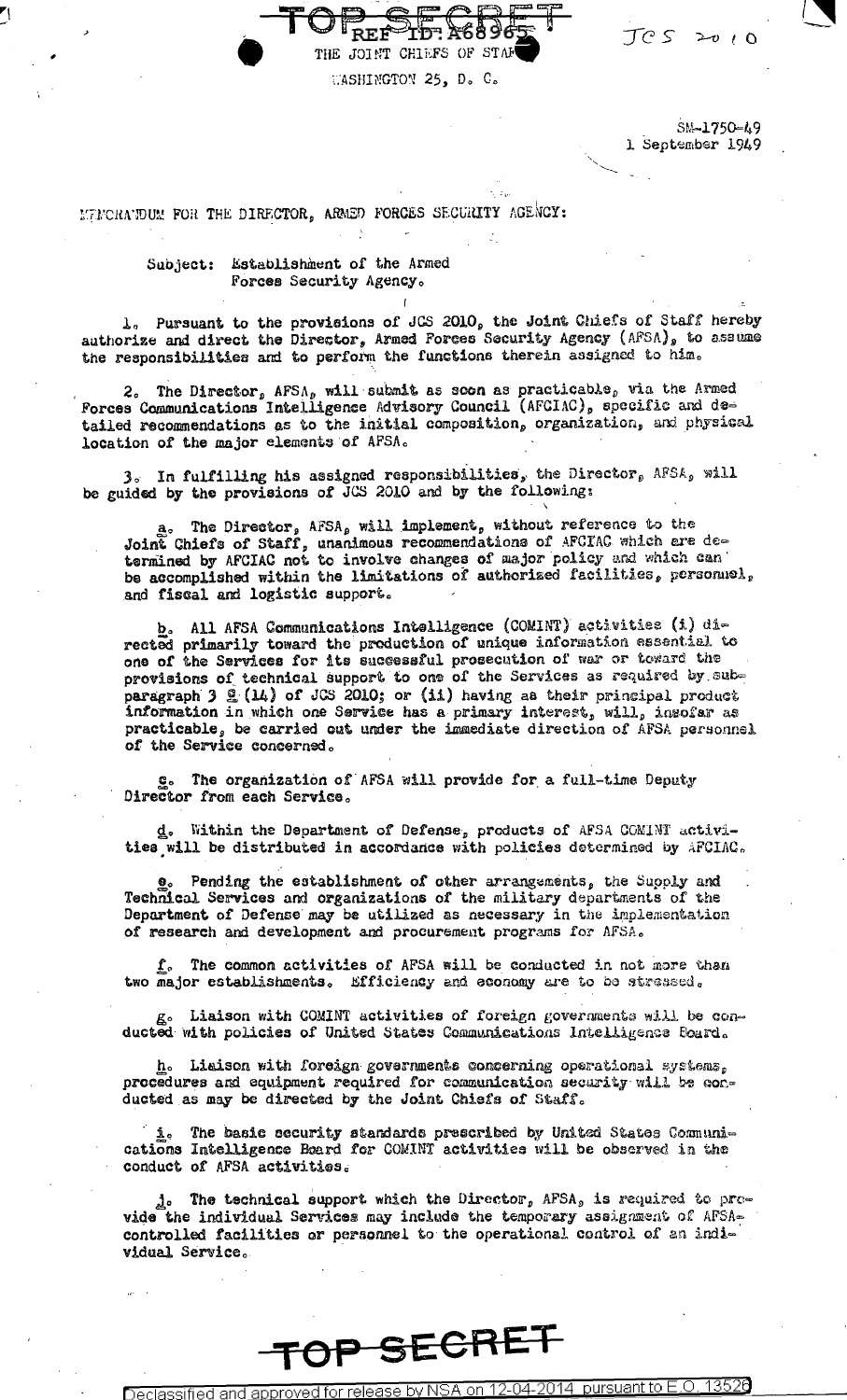**REF ID: A6896** TOP SECRET

SM-1750-49 1 September 1949

۱۱.<br>ا

MEVORANDUM FOR THE DIRECTOR, AGMED FORCES SECURITY AGENCY:

Subject: Establishment of the Armed Forces Security Agency,

4. In performing his assigned functions, the Director, AFSA, will have the following specific responsibilities:

> a. Formulation, and submittal to AFCIAC, of doctrines, policies, and general operating plans relating to cryptologic activities of AFSA, and, after approval by the Joint Chiefs of Staff (except as provided in 3 a above), implementation thereof.

> b. Determination, and submittal to AFCIAC, of AFSA requirements concerning personnel, facilities, and fiscal and logistic support, together with specific recommendations of what the respective Services shall supply in each category.

Coordination within the Department of Defense of individual Service cryptologic activities and those of AFSA as necessary to insure the optimum degree of mutual support consistent with the effective conduct of such activities.

5. a. Responsibilities of the Services for the conduct of cryptologic activities, and restrictions thereon, are indicated in paragraph 3 d of JCS 2010. Generally, these responsibilities are those required by the Services to maintain, during peacetime, their readiness to meet their war-time operational requirements, and to operate, during wartime, those facilities necessary for direct support of combat operations. Specifically, these responsibilities are:

(1) Intercept  $\sim$  as indicated in JCS 2010.

(2) Processing -- as needed for intercept control and for combat intelligence. Exploitation by each Service applies only to material of operational interest to that Service. Such exploitation outside AFSA will not entail undesirable duplication.

(3) Research and development as required for  $(1)$  and  $(2)$  above.

(4) Intra-Service accounting for, and distribution of, cryptomaterial in accordance with AFSA policies and instructions.

(5) Security monitoring of intra-Service circuits.

(6) Other cryptologic activities as approved by AFCIAC.

These responsibilities and functions will be considered as not the **b.** sole responsibility of AFSA and are subject to continuing review by AFCIAC. Each Service will maintain the facilities and personnel required for the discharge of its basic responsibilities in these activities.

6. Paragraph 3  $d$  (6) of JCS 2010 provides that the Director, AFSA, will be kept fully informed of the cryptologic activities of the individual Services. He will report to AFCIAC for appropriate action whenever, in his opinion, such activities represent an unnecessary duplication of AFSA operations, or are otherwise at variance with either the spirit or the letter of JCS 2010 or this directive.

7. when the requirements of AFSA operations and those of individual Service cryptologic activities are in excess of available facilities or personnel and a mutually satisfactory arrangement with the Service concerned cannot be reached, the Director, AFSA, will refer the matter to AFCIAC for resolution or for appropriate recommendation to the Joint Chiefs of Staff.

8. The Director, AFSA, is authorized to make requests of all Joint Chiefs of Staff, Service, and governmental agencies and activities for information and assistance which his functions and responsibilities may require and to furnish such agencies and activities with information ami assistance as appropriate. In this

TOP SECRET